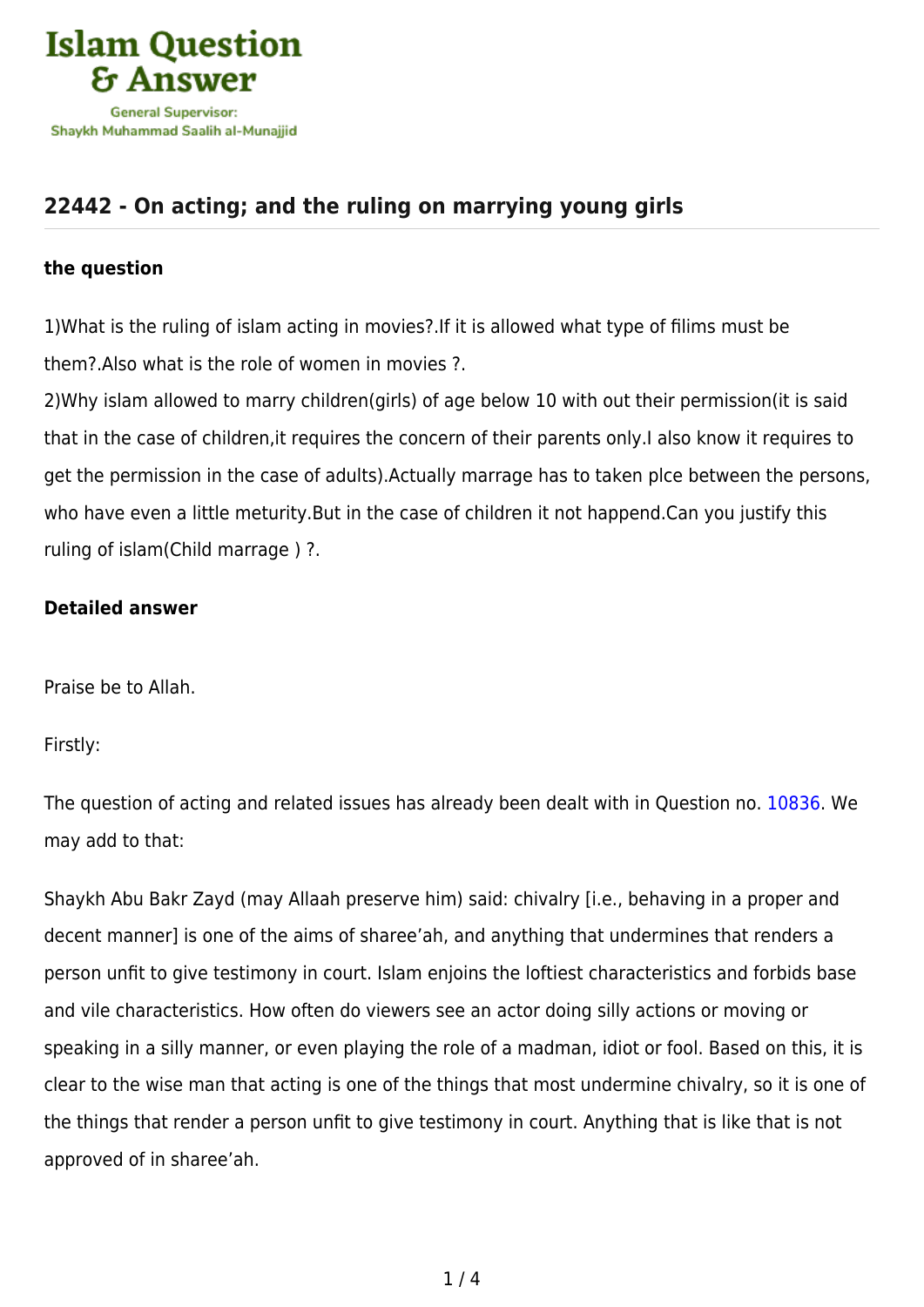

See al-Muru'ah wa Khawaarimuhaa, p. 221, by Mashhoor Hasan

Secondly:

Marrying a young girl before she reaches the age of adolescence is permitted in sharee'ah; indeed it was narrated that there was scholarly consensus on this point.

(a)Allaah says (interpretation of the meaning):

"And those of your women as have passed the age of monthly courses, for them the 'Iddah (prescribed period), if you have doubt (about their periods), is three months; and for those who have no courses [(i.e. they are still immature) their 'Iddah (prescribed period) is three months likewise"

[al-Talaaq 65:4]

In this verse we see that Allaah has made the 'iddah in the case of divorce of a girl who does not have periods – because she is young and has not yet reached puberty – three months. This clearly indicates that Allaah has made this a valid marriage.

(b)It was narrated from 'Aa'ishah (may Allaah be pleased with her) that the Prophet (peace and blessings of Allaah be upon him) married her when she was six years old, he consummated the marriage with her when she was nine and she stayed with him for nine years.

(Narrated by al-Bukhaari, 4840; Muslim, 1422)

The Prophet (peace and blessings of Allaah be upon him) married 'Aa'ishah when she was six years old and consummated the marriage when she was nine."

(Narrated by al-Bukhaari and Muslim; Muslim says 'seven years')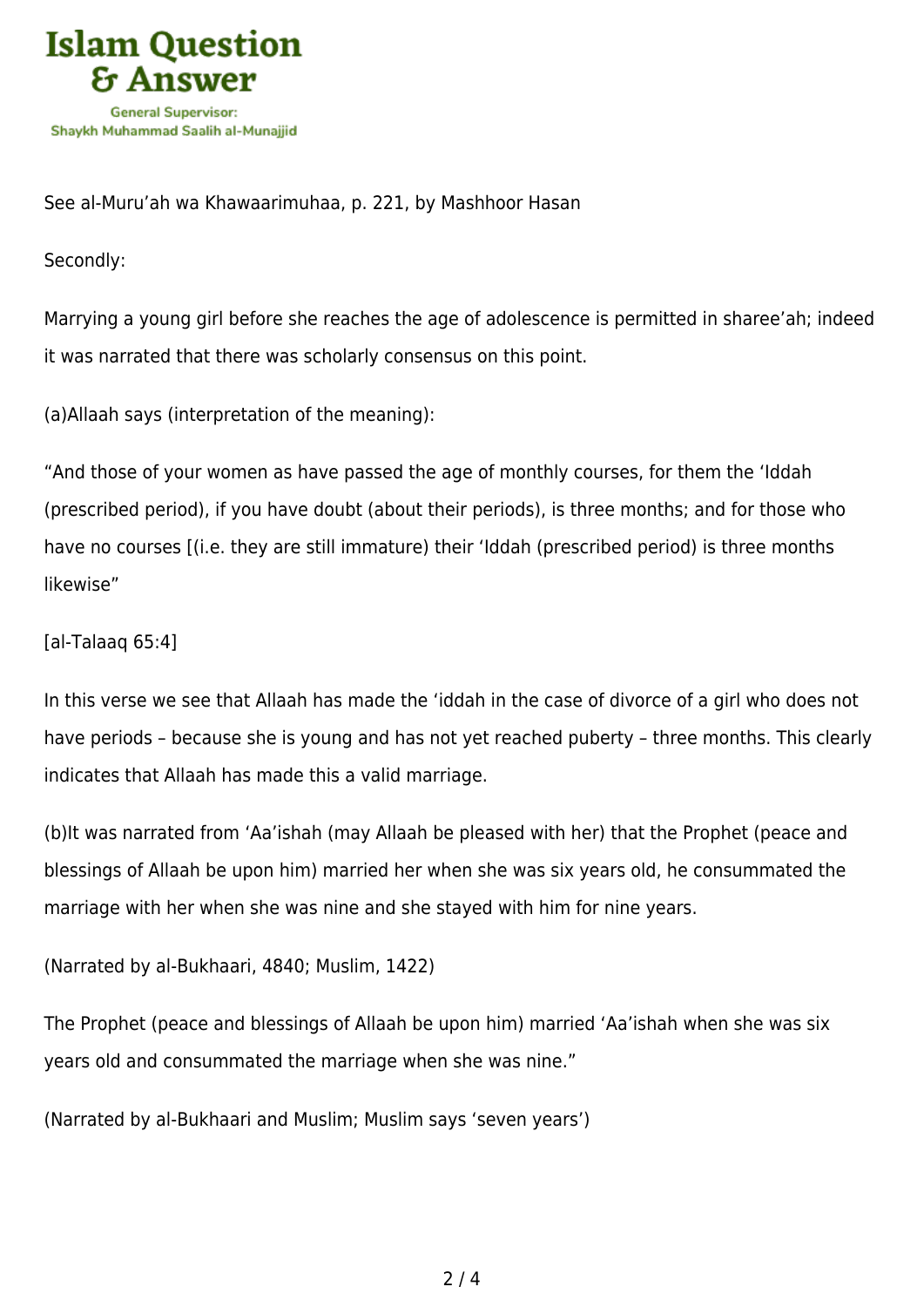

Shavkh Muhammad Saalih al-Munaiiid

The fact that it is permissible to marry a young girl does not mean that it is permissible to have intercourse with her; rather that should not be done until she is able for it. For that reason the Prophet (peace and blessings of Allaah be upon him) delayed the consummation of his marriage to 'Aa'ishah. Al-Nawawi said: With regard to the wedding-party of a young married girl at the time of consummating the marriage, if the husband and the guardian of the girl agree upon something that will not cause harm to the young girl, then that may be done. If they disagree, then Ahmad and Abu 'Ubayd say that once a girl reaches the age of nine then the marriage may be consummated even without her consent, but that does not apply in the case of who is younger. Maalik, al-Shaafa'i and Abu Haneefah said: the marriage may be consummated when the girl is able for intercourse, which varies from one girl to another, so no age limit can be set. This is the correct view. There is nothing in the hadeeth of 'Aa'ishah to set an age limit, or to forbid that in the case of a girl who is able for it before the age of nine, or to allow it in the case of a girl who is not able for it and has reached the age of nine. Al-Dawoodi said: 'Aa'ishah (may Allaah be pleased with her) was reached physical maturity (at the time when her marriage was consummated).

#### Sharh Muslim, 9/206

It is preferable for a guardian not to marry off his daughter when she is still young unless there is a valid reason for that.

#### Al-Nawawi said:

It should be noted that al-Shaafa'i and his companions said: It is preferable for fathers and grandfathers not to marry off a virgin until she reaches the age of puberty and they ask her permission, lest she end up in a marriage that she dislikes. What they said does not go against the hadeeth of 'Aa'ishah, because what they meant is that they should not marry her off before she reaches puberty if there is no obvious interest to be served that they fear will be missed out on if they delay it, as in the hadeeth of 'Aa'ishah. In that case it is preferable to go ahead with the